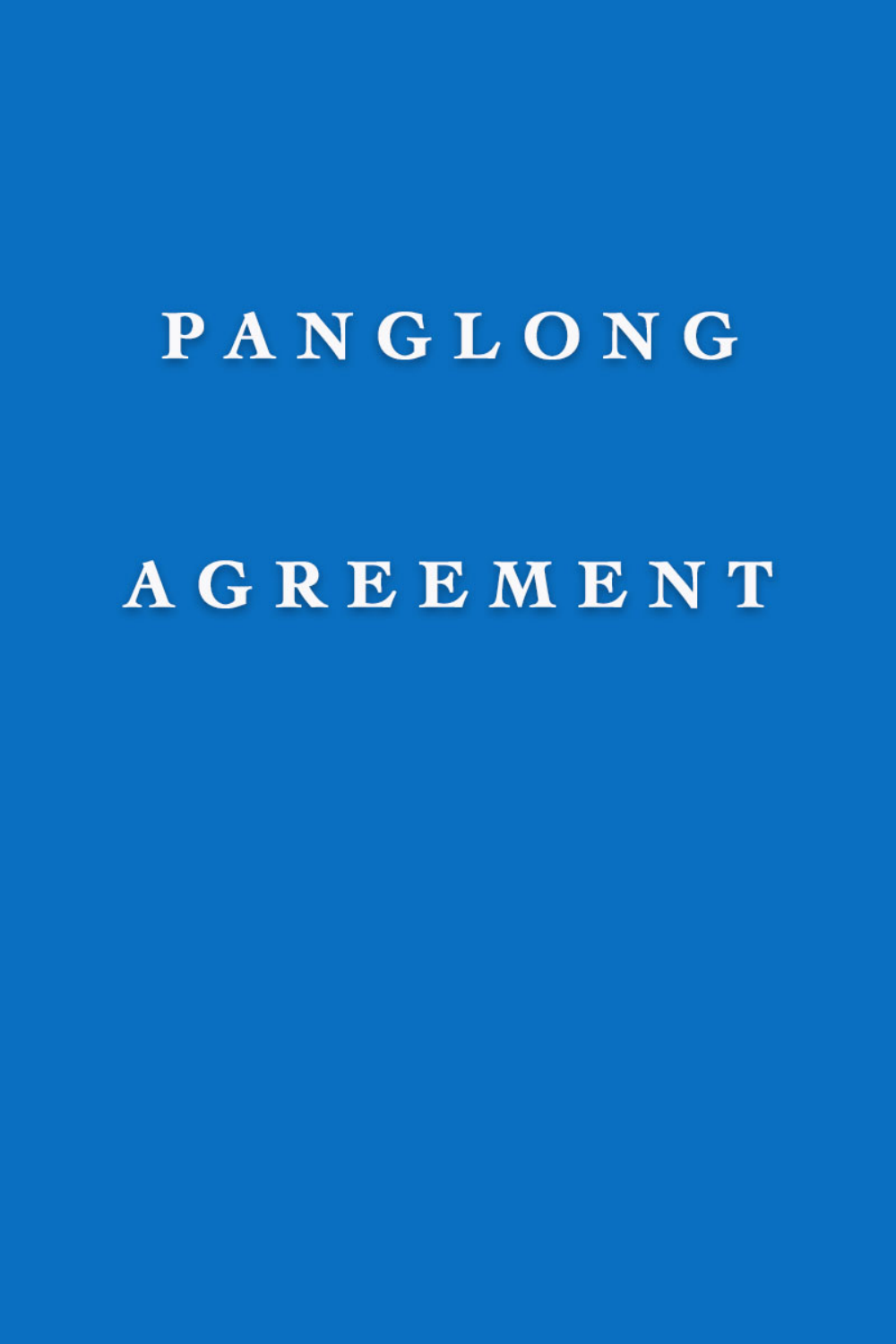# **PANGLONG AGREEMENT1**

A conference having been held at Panglong, attended by certain Members of the Executive Council of the Governor of Burma, all Saohpas and representatives of the Shan States, the Kachin Hills and the Chin Hills, the members of the conference, believing that freedom will be more speedily achieved by the Shans, the Kachins and the Chins by their immediate co-operation with the Interim Burmese Government, have accordingly, and without dissentients, agreed as follows:

- 1. A representative of the Hill peoples, selected by the Governor on the recommendation of representatives of the Supreme Council of the United Hill Peoples, shall be appointed a Counsellor to the Governor to deal with the Frontier Areas.
- 2. The said Counsellor shall also be appointed a member of the Governor's Executive Council without portfolio, and the subject of Frontier Areas brought within the purview of the Executive Council by constitutional convention as in the case of Defence and External Affairs. The Counsellor for Frontier Areas shall be given executive authority by similar means.
- 3. The said Counsellor shall be assisted by two Deputy Counsellors representing races of which he is not a member. While the two Deputy Counsellors should deal in the first instance with the affairs of the respective areas and the Counsellor with all the remaining parts of the Frontier Areas, they should by Constitutional Convention act on the principle of joint responsibility.
- 4. While the Counsellor in his capacity of Member of the Executive Council will be the only representative of the Frontier Areas on the Council, the Deputy Counsellor(s) shall be entitled to attend meetings of the Council when subjects pertaining to the Frontier Areas are discussed.
- 5. Though the Governor's Executive Council will be augmented as agreed above, it will not operate in respect of the Frontier Areas in any manner which would deprive any portion of these Areas of the autonomy which it now enjoys in internal administration. Full autonomy in internal administration for the Frontier Areas is accepted in principle.
- Though the question of demarcating and establishing a separate Kachin State within a Unified Burma is one which must be relegated for decision by the Constituent Assembly, it is agreed that such a State is desirable. As first step towards this end, the Counsellor for Frontier Areas and the Deputy Counsellors shall be consulted in the administration of such areas in the Myitkyina and the Bhamo District as are Part 2 Scheduled Areas under the Government of Burma Act of 1935.
- 7. Citizens of the Frontier Areas shall enjoy rights and privileges which are regarded as fundamental in democratic countries.
- 8. The arrangements accepted in this Agreement are without prejudice to the financial autonomy now vested in the Federated Shan States.
- 9. The arrangements accepted in this Agreement are without prejudice to the financial assistance which the Kachin Hills and the Chin Hills are entitled to receive from the revenues of Burma and the Executive Council will examine with the Frontier Areas Counsellor and Deputy Counsellor(s) the feasibility of adopting for the Kachin Hills and the Chin Hills financial arrangements similar to those between Burma and the Federated Shan States.

### **SIGNATORIES**

### *For the Shan Committee:*

Sawbwas: Tawnpeng, Yawnghwei, North Hsenwi, Laika, Mong Pawn, Hsamonghkam and representative of Pawnglawng.

Shan people: Tin E, Kya Bu, Sao Yapa Hpa, Htun Myint, Hkun Saw, Hkun Htee

### *For the Kachin Committee:*

 $\overline{a}$ 

Myitkyina: Sinwa Nawng, Zau Rip, Dinra Tang Bhamo: Zau La, Zau Lawn, Labang Grong

<sup>&</sup>lt;sup>1</sup> Hugh Tinker, Burma: The Struggle for Independence (1944-1948) (Vol. II) 404-405 (1984).